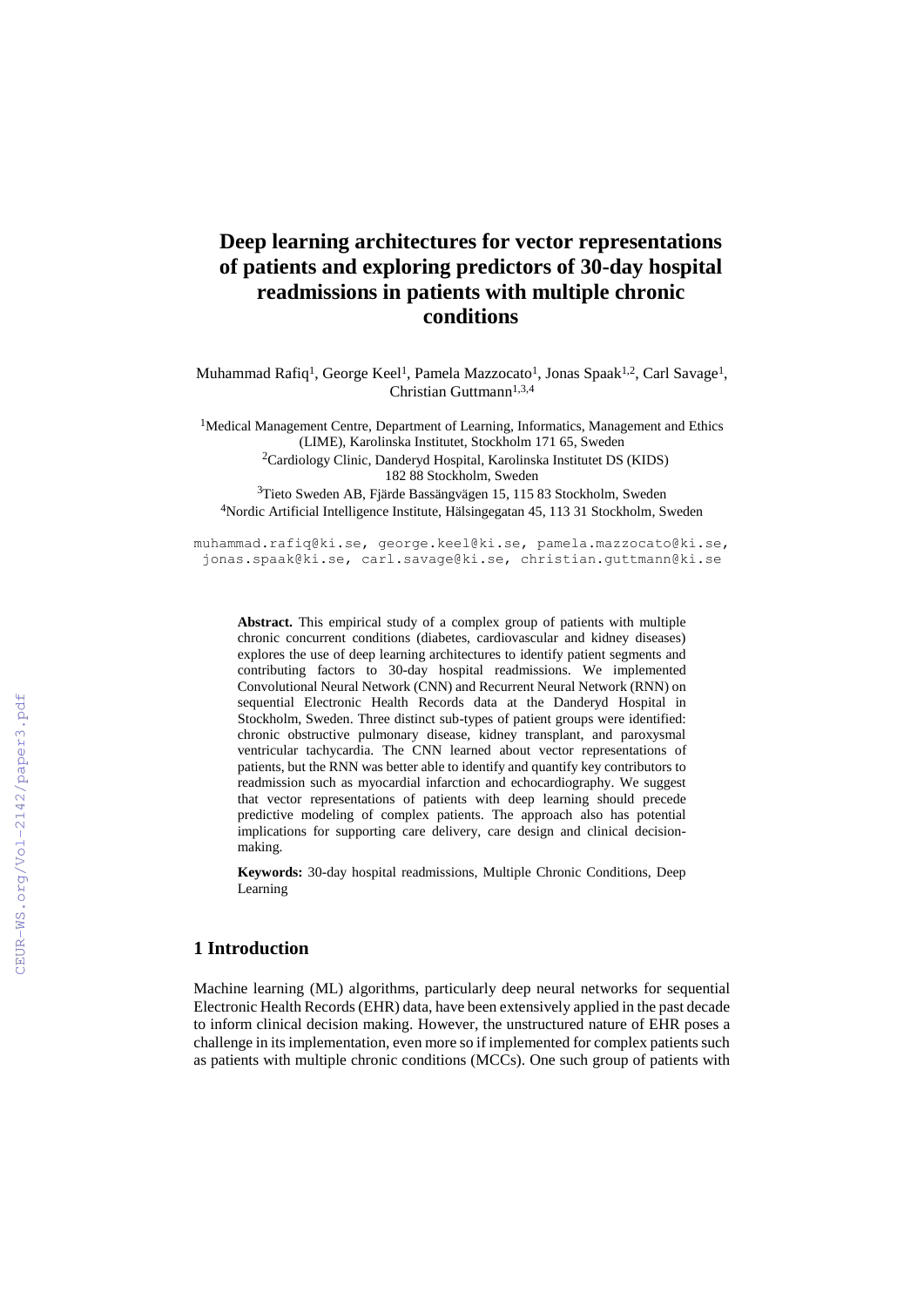MCCs is patients with concurrent diagnoses of cardiovascular and chronic kidney diseases and diabetes, hereinafter referred to as MCC patients. This triad of diseases constitutes a huge burden of disease around the world [1] due to high health care utilization [2]. MCC patients are complex due to the underlying pathophysiological mechanisms, conflicting treatment guidelines for each individual disease, and lack of studies [3,4]. This makes it challenging for physicians to treat MCC patients optimally.

Clinicians have been using deep neural networks such as Convolutional Neural Networks (CNN) and Recurrent Neural Networks (RNN) together with patients' medical histories and demographics (e.g. age and gender) to gain insights into the EHR data and tailor treatments according to individual patient needs. Sequential and timedependency features in patients' journeys such as diagnoses and clinical procedures are increasingly being utilized in ML algorithm development to ensure accuracy and generalizability [5]. However, interpretation of the results obtained from deep neural networks is difficult. Practitioners tend to use simpler models as they have better interpretability, even though they are less accurate than modern ML algorithms [6]. This tradeoff between accuracy and interpretability of the model is not an optimal solution and researchers are developing modern ML algorithms that have both better accuracy and interpretability [7].

The aim of this study is to demonstrate how diagnosis and procedure codes contribute towards predicting 30-day hospital readmissions for MCC patients, and to explore MCC patients' subtypes through vector representations.

Our contribution through this study is three-fold: Firstly, based on the data obtained from one of the busiest tertiary hospitals in the Nordic countries, we demonstrate the effectiveness of deep learning architectures in the exploration of descriptive analytics for MCC patients. More specifically, we explore patterns in vector representations of patients and identify the contributors to 30-day hospital readmissions in terms of diagnoses and procedures. Secondly, the use of the Word2Vec model in conjunction with CNN places the MCC patients' records in EHR in sequential order for the entire care episode. This output can be fed into any type of deep neural architecture and used for making exploratory analysis and predictions. Thirdly, by applying the deep neural network architectures of CNN and RNN on real patient data set we demonstrate how these algorithms developed in one setting can be generalized and implemented in another setting.

# **2 Related work**

Hospital readmissions prediction, a key measure to assess quality of health care delivery, has increasingly become the focus of ML applications. Traditionally, demographics are used to predict hospital readmissions, but the use of other EHR variables is increasing with ML applications. A recent systematic review of models predicting hospital readmissions found that among the twenty-eight types of predictive risk variables, mostly comorbidity, demographics, and social variables were used [8]. Of the seventy-three unique predictive models, forty-five used socio-demographic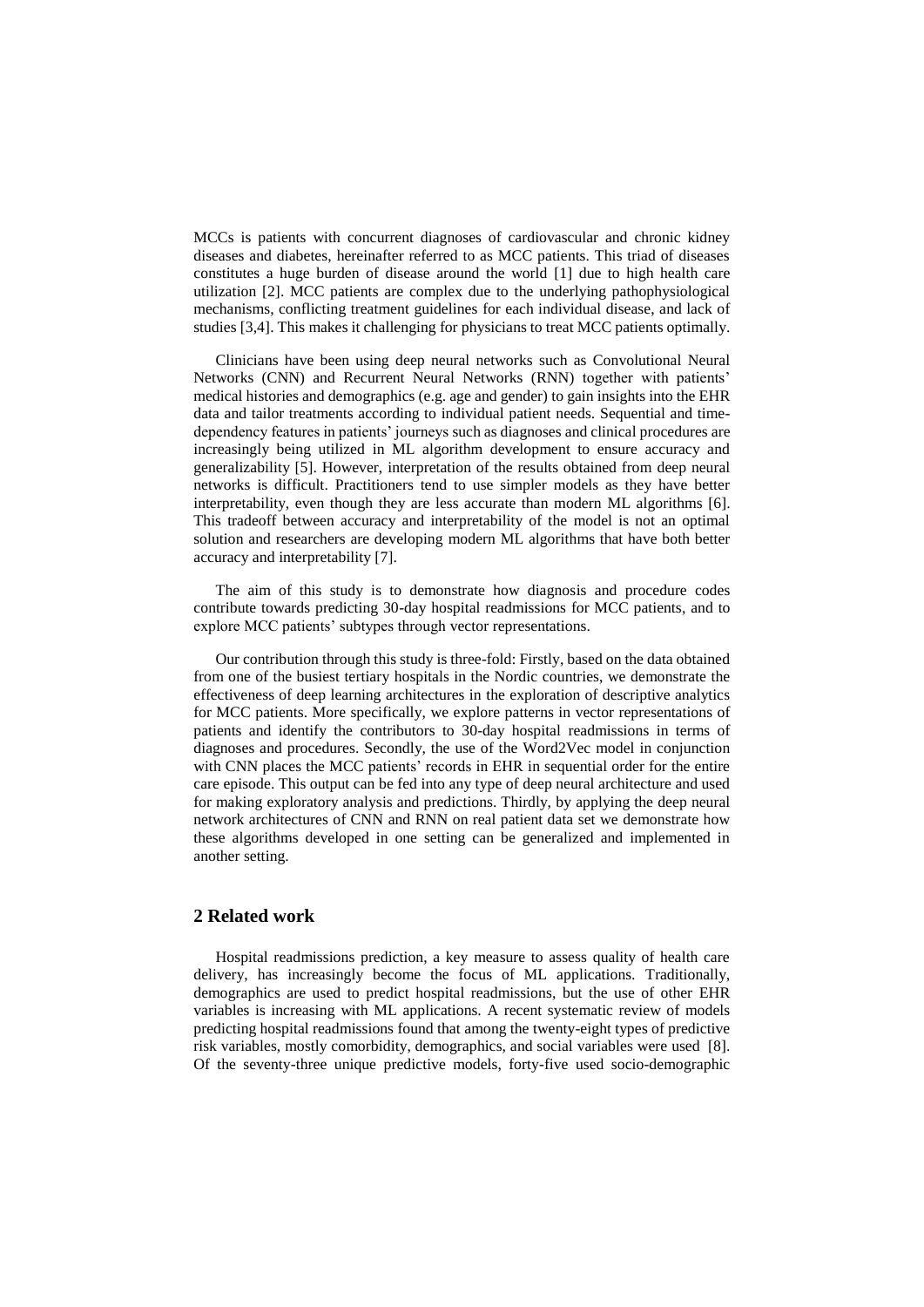variables, and only fourteen and sixteen used diagnoses and procedures respectively. Among the twenty-two models related to cardiovascular diseases, only four used diagnoses together with the socio-demographic variables, seven used procedures with the socio-demographics variables, and none of them used diagnoses and procedures simultaneously. Two models used diagnoses and procedures simultaneously, but they were used to predict all-cause hospital readmissions [8].

Most of the existing models for hospital readmissions prediction make use of the conventional ML algorithms such as logistic regression, support vector machines, and k-nearest neighbors [8,9]. One potential limitation of the conventional approaches is that they don't take time duration and temporality into account. RNNs have been recently implemented in health care to address issues of unequal time duration and temporality [5]. Convolutional and recurrent neural networks have been used to predict mortality [10], clinical events [11], diagnoses [12,13], and clinical intervention[14]. CNN, a variant of RNN among others that are well known for capturing underlying structures in sequential data, have been applied in many fields such as speech recognition [15], natural language processing [16] and text classification [17]. Deep neural networks have also been recently implemented to predict hospital readmissions [9,18]. However, only a few studies have implemented deep neural networks for exploratory and descriptive analysis of complex patients with MCCs [19].

# **3 Methods**

### **3.1 Study design**

In this empirical study, we implemented two different types of RNNs to learn about vector representations of patients and factors contributing to 30-day hospital readmissions for MCC patients.

### **Experiment 1**

In experiment 1, we implemented a CNN model complemented with the Word2Vec feature embedding in an unsupervised way, i.e. MCC patients readmitted within 30 days were not labelled and the algorithm learned the inherent structure from the EHR data. The study follows the approach developed by Zhao et al. [20].

We implemented the Word2Vec model that takes the patients' diagnoses (ICD codes) and procedure codes as input (in the form of a text corpus) and produced words in the form of output vectors. The Word2Vec model placed the ICD codes and procedures in their respective clusters. For MCC patients, the ICD codes and procedures were observed in a temporal order and they were organized into sequences. The Word2Vec model was trained on these sequences, and arrays of sequences were produced that were later fed into the CNN model in the form of a stacked matrix. The same hyper-parameters from Zhao et al [20] were used.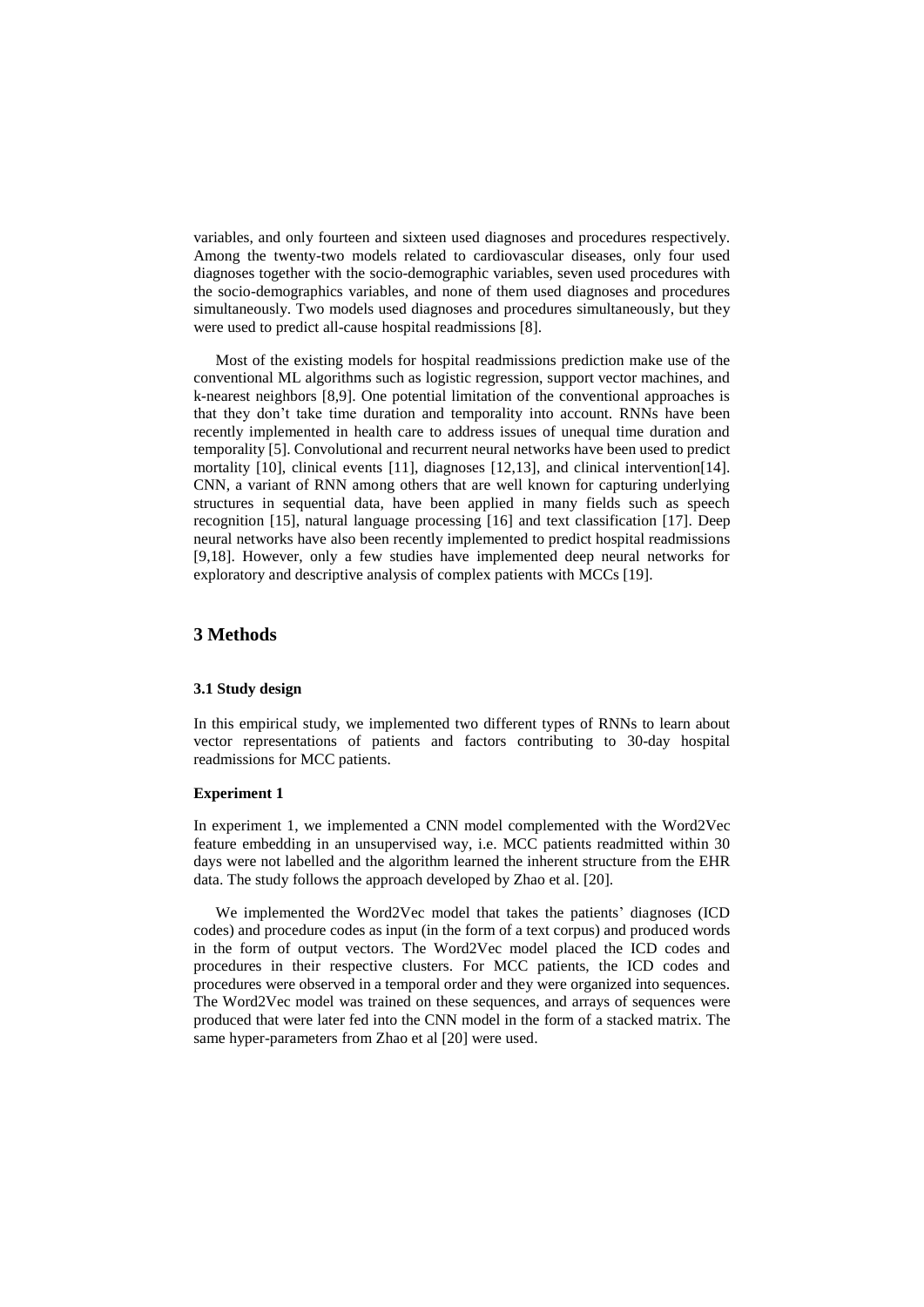The CNN model was trained on the learned sequences for MCC patients in the Word2Vec model. Inputs for MCC patients (*p*) were developed as an embedding matrix  $(X_p \in \mathbb{R}^{np*d})$ , where *np* is the number of records for MCC patients and *d* is the embedding dimension for MCC patients' diagnosis and procedure codes. A 1D convolution was applied over sequential dimension of the matrix. K filters were used in varying lengths of 2 to 5 to capture sequential variations. The filters looked for the presence of a specific pattern in the MCC patients' data. Max pooling layers were used that transformed user outputs from each filter to real numbers [20].

After the model was trained on MCC patients, a predominant single representation of MCC patients' sequential encounters was obtained which was further used to cluster MCC patients' vector representations. Various clustering algorithms were explored to group MCC patients' vector representations after learning the powerful sequential representation from the CNN model. Both feature based clustering (K-Means) and t-Distributed Stochastic Neighbor Embedding (tSNE) were used to cluster the MCC patients' vector representations.

## **Experiment 2**

In experiment 2, we implemented the REverse Time AttentIoN (RETAIN) model, a variant of RNN, to identify the contributors of 30-day hospital readmissions for MCC patients. The study follows the approach developed by Choi et al. [11].

Using the RETAIN model we identified the predictors among diagnosis and procedure codes by assigning a significant portion of prediction to the attention weight generation process. EHR data is stored in such a way that every visit is recorded for each patient at a particular time and all the events that occur are recorded as multiple variables for each visit. The RETAIN model uses weights both for visits and for all the events occurring at a single visit, i.e. visit-level and variable-level weights. The visit level attention weights tackle the effect of each patient's visit embedding and variable level attention weights tackle each activity/event at a visit. For this purpose, RETAIN uses a model with two RNNs, i.e. RNNα and RNNβ, in a backwards direction to generate attention vectors. We used different hyper-parameters compared to Choi et al. [11], as shown in Table 1.

Table 1. Comparison of hyper-parameters used in RETAIN and Experiment 2

| Hyper-parameter                                            | <b>REATIN</b> | Experiment 2 |
|------------------------------------------------------------|---------------|--------------|
| Size of visit embeddings, hidden layer for 128             |               | 4            |
| RNN $\alpha$ and RNN $\beta$                               |               |              |
| Regularization for final classifier weight, input          | 0.0001        | 0.00001      |
| embedding weight, $\alpha$ generating weights, and $\beta$ |               |              |
| generating weights                                         |               |              |
| Number of epochs                                           | 10            | 500          |
| Training, validation and test split ratio                  | 0.75:0.1:0.15 | 0.6:0.2:0.2  |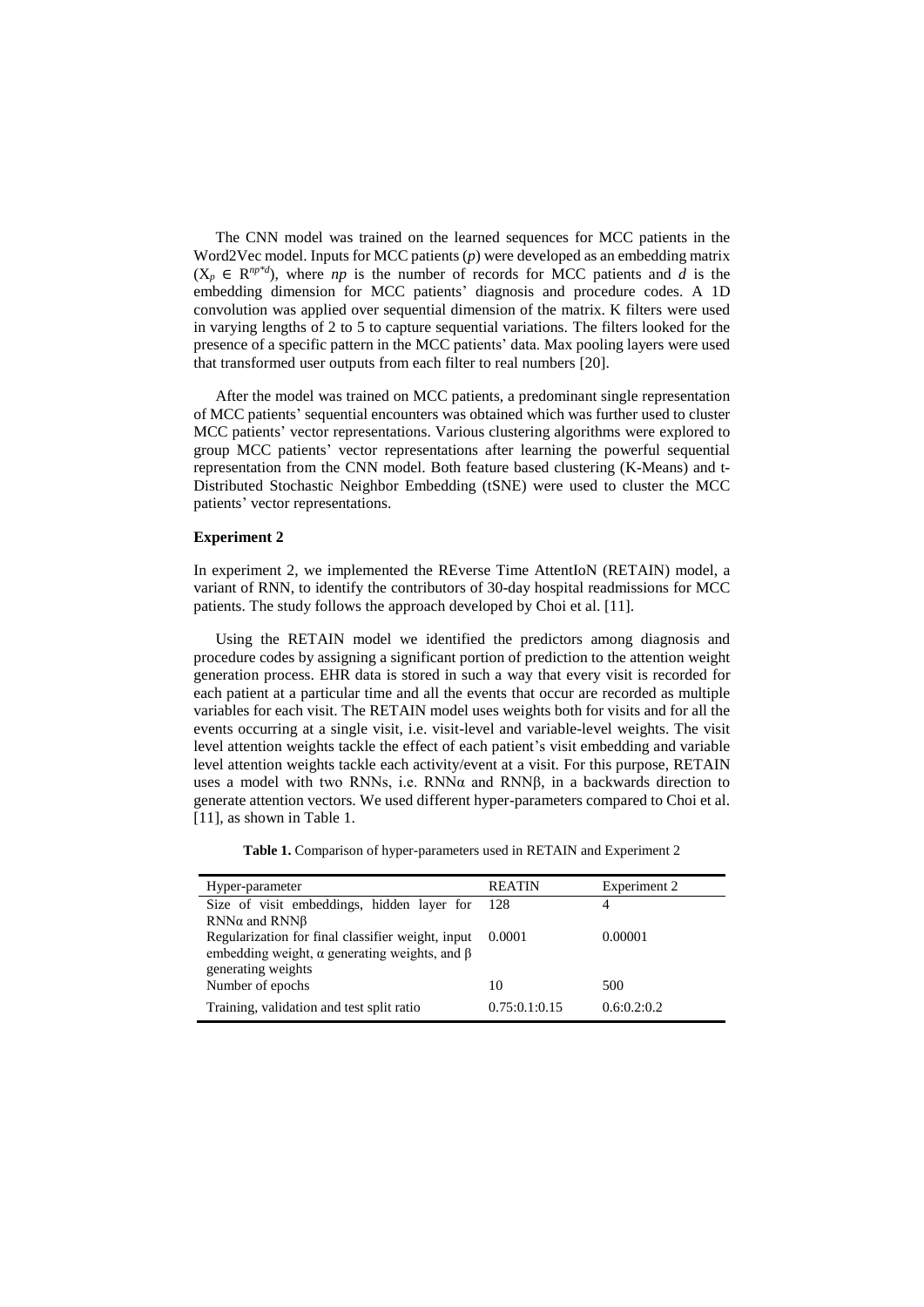#### **3.2 Data collection**

The study was conducted at an Integrated Multidisciplinary Clinic (HND-centrum) at a tertiary academic medical hospital, Danderyd University Hospital (DSAB), in Stockholm, Sweden. DSAB is one of the largest Emergency Hospitals (approximately 500 beds) in northern part of Stockholm, Sweden, and provides health services for approximately 650,000 people.

EHR data were obtained for all patients ( $n = 610$ ) who were registered at the HNDcentrum at DSAB between November 2010 and January 2017, and included personal identification numbers, visit dates, visit types, ICD diagnoses codes, clinical procedures codes, mortality dates, DRG codes, hospital admission dates and hospital discharge dates. The majority of MCC patients were between 70 and 80 years old. In total, 3,200 hospital admissions were observed in the selected period, the majority (87.5 %) of which were acute hospital admissions (n=2,801). A total of 76 diagnoses and 59 procedures were fed into the model to develop the sequence vector.

## **4 Results**

## **4.1 Experiment 1: CNN for vector representations of MCC patients with 30-day hospital readmissions**

A total of 268 MCC patients with 30-day hospital readmissions were selected. The most significant ICD codes and procedures that contributed to the 30-day hospital readmissions were identified as shown in Table 2.

| <b>Table 2.</b> Salient contributors (diagnoses and procedures) of 30-day hospital readmissions for |
|-----------------------------------------------------------------------------------------------------|
| MCC patients                                                                                        |

| N <sub>0</sub>              | ICD code (diagnoses)                              | Procedures                               |
|-----------------------------|---------------------------------------------------|------------------------------------------|
| 1                           | 1109 (Essential Hypertension)                     | <b>Patient Conference</b>                |
| $\mathcal{D}_{\mathcal{A}}$ | E118 (Diabetes Mellitus type2)                    | Control and reprogramming of             |
|                             |                                                   | pacemaker                                |
| 3                           | N <sub>183</sub> (Chronic Kidney Disease stage 3) | Information and teaching directed at     |
|                             |                                                   | patients                                 |
| 4                           | 1259 (Chronic Ischemic Heart Disease)             | Transthoracic Doppler echocardiography   |
| 5                           | 1509 (Heart Failure)                              | Telemetry monitoring                     |
| 6                           | N184 (Chronic Kidney Disease stage 4)             | Unplanned admission for end of life care |
|                             | E119 (Diabetes mellitus without                   | Information and teaching directed at     |
|                             | complications)                                    | patients                                 |
| 8                           | E117 (Non-insulin-dependent Diabetes              | Coronary angiography                     |
|                             | Mellitus)                                         |                                          |
| 9                           | Z921 (Long term use of anticoagulants)            | Use of interpreter                       |
| 10                          | E785 (Hyperlipidemia, unspecified)                | Distant consultation                     |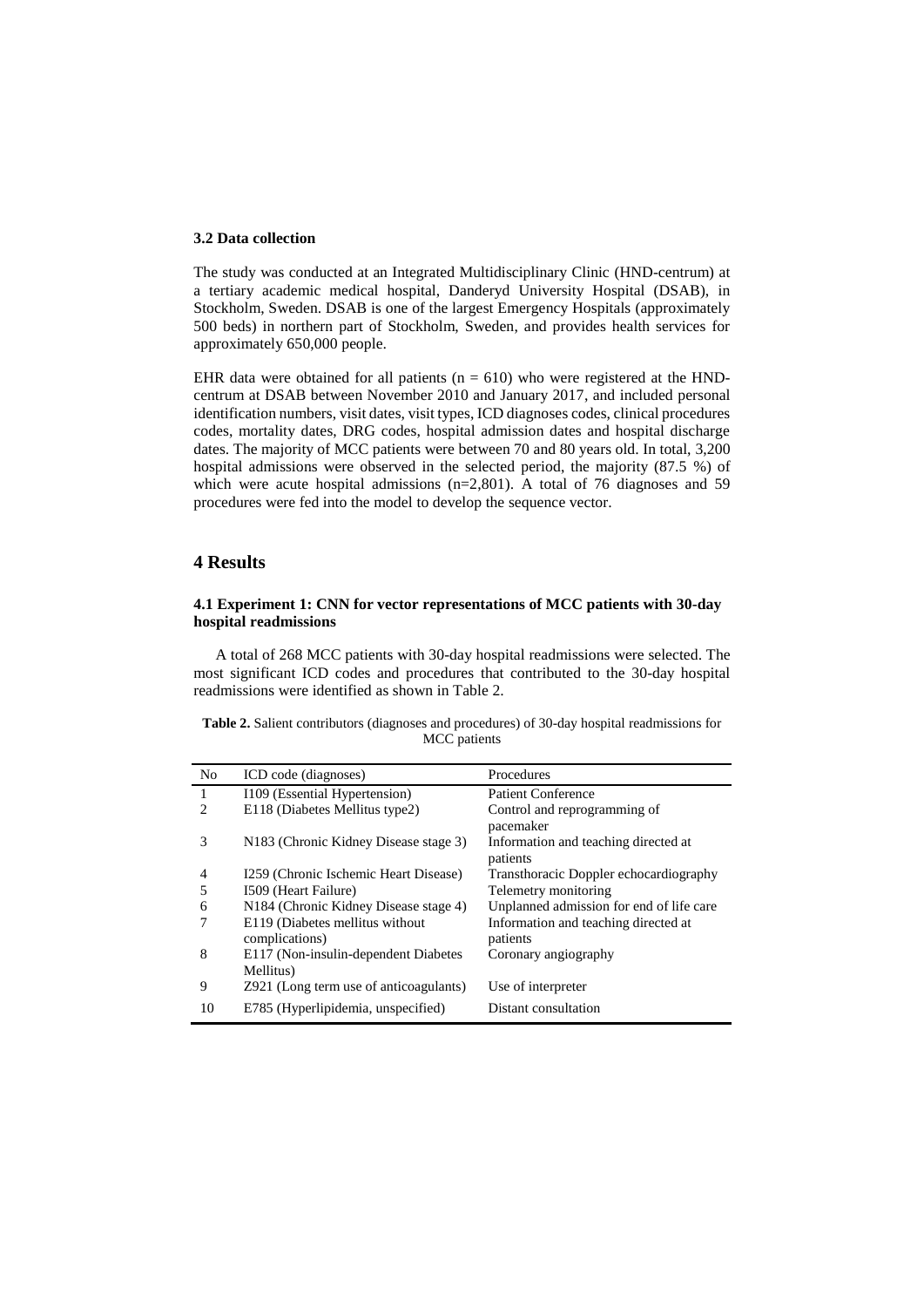Table 2 shows that MCC patients readmitted to hospital within 30 days mostly had essential hypertension, diabetes mellitus type 2, and chronic kidney diseases stage 3 and 4 as the key contributors. Similarly, the most significant procedures that MCC patients experienced were patient conferences, echocardiography, coronary angiography, telemetry monitoring, and distant consultations. Since MCC patients are a niche group selected through very strict inclusion and exclusion criteria, it is not surprising that the model identified the contributors shown in Table 2, because these are the most frequent ICD codes and procedures among the selected MCC patients. However, the order of the contributions is noteworthy as they are ordered from most relevant to the least relevant.

Based on MCC patients' vector representations learned by the model, further exploration of the readmitted MCC patients was conducted. Distinct sub-groups were identified by t-SNE clustering as shown in Figure 1. Patients in cluster 1 appear to diverge most from the others.



Fig. 1. t-SNE visualization of MCC patients' clusters. Each cluster represents sub-groups within MCC patients who were readmitted within 30 days of their previous hospital admission.

In order to study what differentiates the three clusters from each other, we identified events most common to each cluster. Table 3 presents the key features for each cluster in terms of diagnoses and procedures that the MCC patients experienced (direct output from the model).

As shown in Table 3, Cluster 1 is distinct from Cluster 2 and 3. It was found that MCC patients in cluster 1 had Chronic Obstructive Pulmonary Disease (COPD),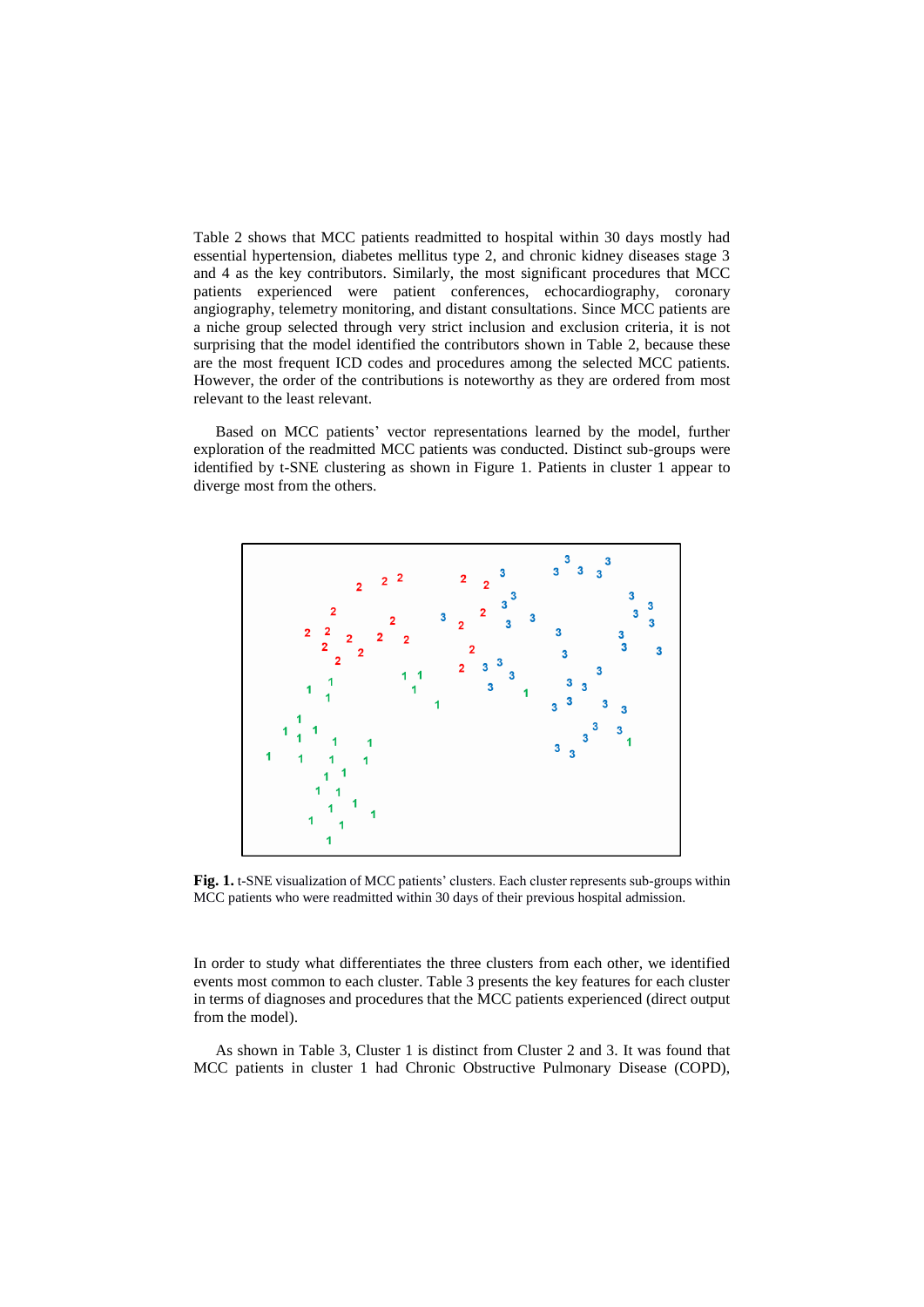labelled with the ICD code R060 (Dyspnea), and required bronchodilation and spirometry more frequently. This indicates that MCC patients with concomitant COPD are more likely to be readmitted within 30 days.

MCC Patients in Cluster 2 have had a kidney transplant (ICD code Z940) and went through several team visits and team conferences, illustrating the complex nature of their conditions.

Lastly, patients in Clusters 3 had paroxysmal ventricular tachycardia (ICD code I472) and repeatedly required control and reprogramming of their pacemaker or defibrillator, and hence were more likely to be readmitted within 30 days.

As we can see from the results in experiment 1, the model identified the most relevant contributing factors to 30-day hospital readmission among MCC patients, and the salient features of the clusters. However, the interpretation of the results can be very tricky because the contributing factors were not quantified or labelled as positive or negative. Thus, we aimed for a more explanatory model in experiment 2.

| Cluster 2             | Cluster 3                                |
|-----------------------|------------------------------------------|
| N183.                 | N <sub>1</sub> 83.                       |
| E <sub>107</sub> .    | E117.                                    |
| Distant consultation, | N <sub>184</sub>                         |
| Z940,                 | Control and reprogramming of             |
| L979,                 | the pacemaker or defibrillator           |
| N184.                 | (AICD),                                  |
| E117,                 | E119.                                    |
| I350,                 | I109,                                    |
| Patient Conference,   | N <sub>1</sub> 85.                       |
| Team visit,           | I509,                                    |
| Z940,                 | Patient Conference,                      |
| Patient Conference,   | Information<br>teaching<br>and           |
| E <sub>107</sub> .    | directed at patients,                    |
| L979,                 | N <sub>1</sub> 83.                       |
| Team visit,           | I472,                                    |
| Z921,                 | Control and reprogramming of             |
| E117,                 | the pacemaker or defibrillator           |
| L979,                 | (AICD,                                   |
|                       | Control and reprogramming of             |
|                       | the pacemaker or defibrillator           |
|                       | (AICD)                                   |
|                       | Spirometry before and Patient Conference |

Table 3. Salient features of clusters of MCC patients with 30-day hospital readmissions

 $E117 =$  type 2 diabetes mellitus with multiple complications, N185 = chronic kidney disease stage 5, I350 = non-rheumatic aortic valve stenosis, I259 = nonspecific chronic ischemic heart disease,  $1109 =$  type 1 diabetes mellitus without complications,  $R060 =$  dyspnea,  $N409 =$  benign prostatic hyperplasia, N183 = chronic kidney disease stage 3, E107 = type 1 diabetes mellitus with multiple complications,  $Z940 =$  kidney transplant,  $L979 =$  non-pressure chronic ulcer of unspecified part of lower leg, N184 = chronic kidney disease stage 4, Z921 = long term use of blood thinning agents,  $E119 =$  type 2 diabetes mellitus without complications,  $I509 =$  unspecified heart failure, I472 = ventricular tachycardia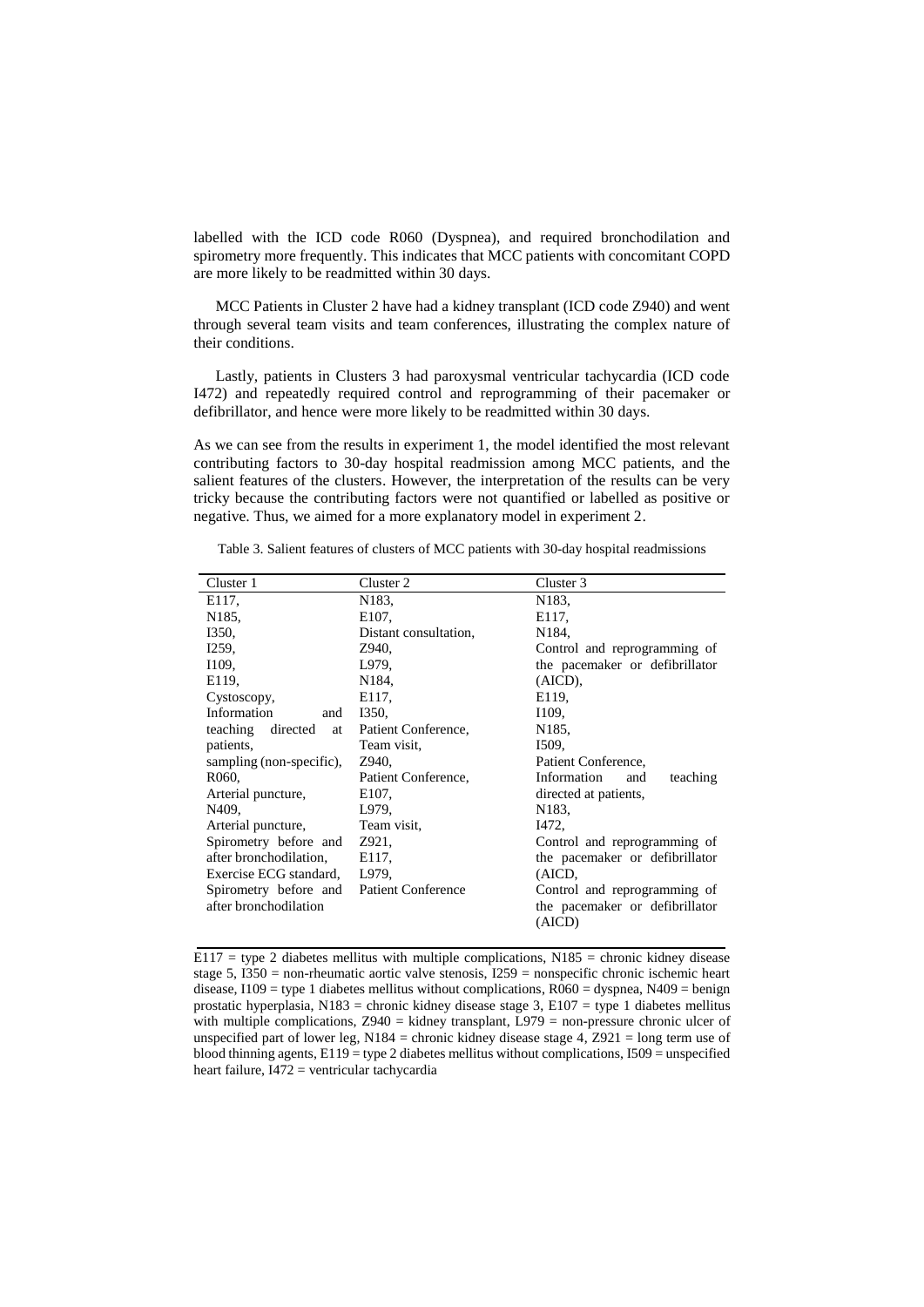**4.2 Experiment 2: RETAIN for MCC patients with 30-day hospital readmissions** Given the temporal sequences of MCC patients' diagnoses and procedures, we attempted to identify factors that contributed to 30-day hospital readmission. The same number of patients with 30-day hospital readmissions (n=268) were included. We were able to attain Validation and Test accuracy of 0.900 and 0.794 respectively with RETAIN, which was better than the AUC of 0.8705 obtained by Choi et al [11].

Table 4 shows results obtained from the RETAIN model in terms of contributions of the diagnoses and procedures to 30-day hospital readmissions and overall risk of readmission for MCC patients (direct output from the model). The contribution scores range between the lowest and highest values of -0.5 and 1.5 respectively. The overall risk score is calculated between 0 (no risk) and 1 (absolute risk). Table 4 shows readmission risk scores for three MCC patients and the contribution scores, either positive or negative, of each ICD code and procedure. The contribution scores show how each diagnosis and procedure contributed to the final prediction score (the contribution scores are added and put through the sigmoid function in the model).

**Table 4.** Contributions of the diagnosis and procedure codes in predicting 30-day hospital readmissions for MCC patients at each successive patient visit.

| Visit<br>No    | MCC patient 1                                                                | MCC patient 2                                                    | MCC patient 3                                                 |
|----------------|------------------------------------------------------------------------------|------------------------------------------------------------------|---------------------------------------------------------------|
| $\mathbf{1}$   | I489B: 0.353787                                                              | E107: -0.055551                                                  | 0.651345<br>E119:                                             |
| 2              | Z950: 1.018832                                                               | Allogenic red cell<br>transfusion: 0.104865                      | <b>Patient Conference:</b><br>0.846334                        |
| 3              | I472: 0.638967                                                               | G473: 2.641692                                                   | Information and teaching<br>directed at patients:<br>1.341413 |
| $\overline{4}$ | Control and reprogramming<br>of the pacemaker or<br>defibrillator: -0.009479 | Z921: 1.971326                                                   | Z921: 0.978889                                                |
| 5              | Preoperative assessment:<br>0.073104                                         | I489B: 0.557335                                                  | Patient Conference:<br>0.196036                               |
| 6              | E785: 1.050597                                                               | I219: 0.019547                                                   | Distant consultation:<br>0.082917                             |
| 7              | I489B: 0.294173                                                              | 1501: 0.006919                                                   | E119: 0.604113                                                |
| 8              | G473:<br>$-0.223236$                                                         | Telemetry monitoring:<br>0.004798                                | E669: 0.070579                                                |
| 9              | Telemetry monitoring:<br>$-0.030263$                                         | <b>Transthoracic Doppler</b><br>echocardiography:<br>$-0.087382$ | N183: 0.365141                                                |
| 10             |                                                                              | Coronary angiography:<br>$-0.042835$                             | Orthostatic test:<br>$-0.021256$                              |
| 11             |                                                                              |                                                                  | Distant consultation:<br>0.014503                             |
| 12             |                                                                              |                                                                  | $-0.029082$<br>I109:                                          |
|                | Overall Risk score:                                                          | Overall Risk score:                                              | Overall Risk score:                                           |
|                | 0.952125                                                                     | 0.992927                                                         | 0.992786                                                      |

 $I489B$  = unspecified atrial fibrillation and atrial flutter,  $Z950$  = presence of cardiac pacemaker, I472 = ventricular tachycardia, E785 = unspecified hyperlipidemia, G473 = sleep apnea, E107 =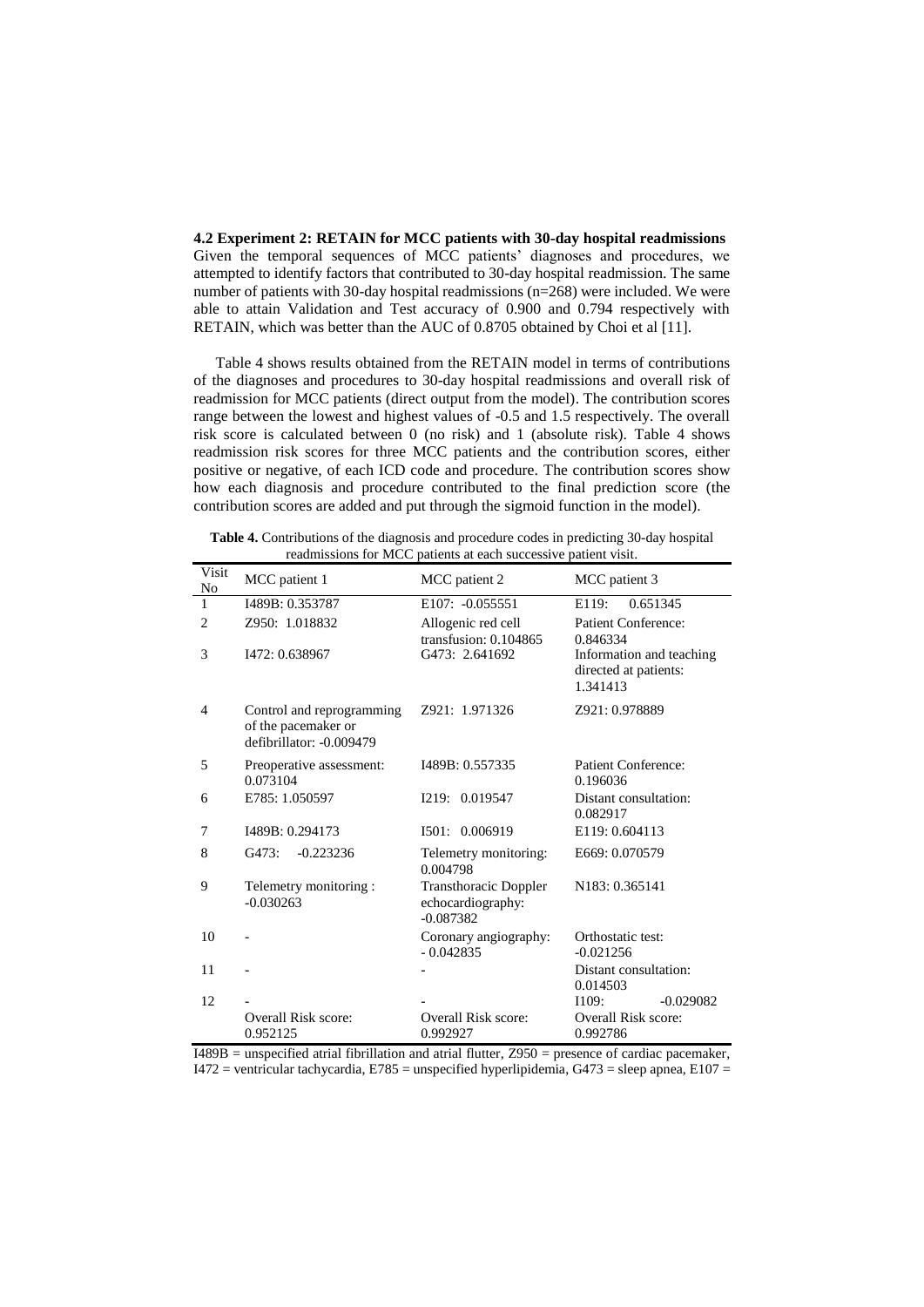type 1 diabetes mellitus with multiple complications,  $Z921 =$ long term use of blood thinning agents,  $I219$  = unspecified acute myocardial infarction,  $I501$  = left ventricular failure,  $E119$  = type 2 diabetes without complications,  $E669$  = unspecified obesity, N183 = chronic kidney disease stage  $3$ ,  $1109$  = essential hypertension

As we can see in Table 4, RETAIN determined the 30-day hospital readmission risk score for each individual MCC patient based on the diagnoses and procedures in their respective past medical encounters. In contrast to the results obtained from experiment 1, RETAIN assigned each diagnosis and procedure its specific contribution score and determined the overall risk of 30-day hospital readmission. Each contribution can either negatively or positively affect the overall risk of readmission.

MCC patient 1 in Table 4, likely belonging to Cluster 3 in experiment 1 because the patient had paroxysmal ventricular tachycardia (ICD I472), required reprogramming and controlling of the pacemaker or defibrillator, and preoperative assessment among other procedures. We can see that paroxysmal ventricular tachycardia diagnosis increased the risk of readmission (0.638967) while the procedure for control and programming of the pacemaker reduced the risk of readmission (- 0.009479). Other notable contributions for MCC patient 1 were preoperative assessment and telemetry monitoring which increased (0.073104) and decreased (- 0.030263) the risk for 30-day hospital readmission respectively.

MCC patient 2 had coagulation disorder (ICD code Z921) and acute myocardial infarction (ICD I219) in the past, and also required a blood transfusion among other things. We can see in Table 4 that a myocardial infarction and blood transfusion contributed positively to the readmission score (0.019547 and 0.104865 respectively), whereas echocardiography and coronary angiography reduced the risk of readmission (- 0.087382 and - 0.042835 respectively). Similarly, we can see the contributing factors and scores for MCC patient 3. For example, other than the three common diagnoses underlying the MCC condition, the patient had obesity (ICD code E669), which positively contributed to 30-day hospital readmission (0.070579).

### **5 Discussion**

Both the CNN and RNN used in this study identified the most salient predictors for 30 day hospital readmissions among MCC patients. Experiment 1 demonstrated that various distinct sub-types exist among MCC patients readmitted within 30 days, and MCC patients with COPD, kidney transplant and paroxysmal ventricular tachycardia are at higher risk of readmission within 30 days. Experiment 2 demonstrated that the model was able to identify contribution scores for diagnoses and procedures such as myocardial infarction and echocardiography, and overall 30-day hospital readmission risks for individual MCC patients.

Experiment 1 also demonstrated that patient conferences preceded 30-day hospital readmissions among MCC patients. Control and reprogramming of pacemakers, telemetry monitoring and distant consultations were also associated with the 30-day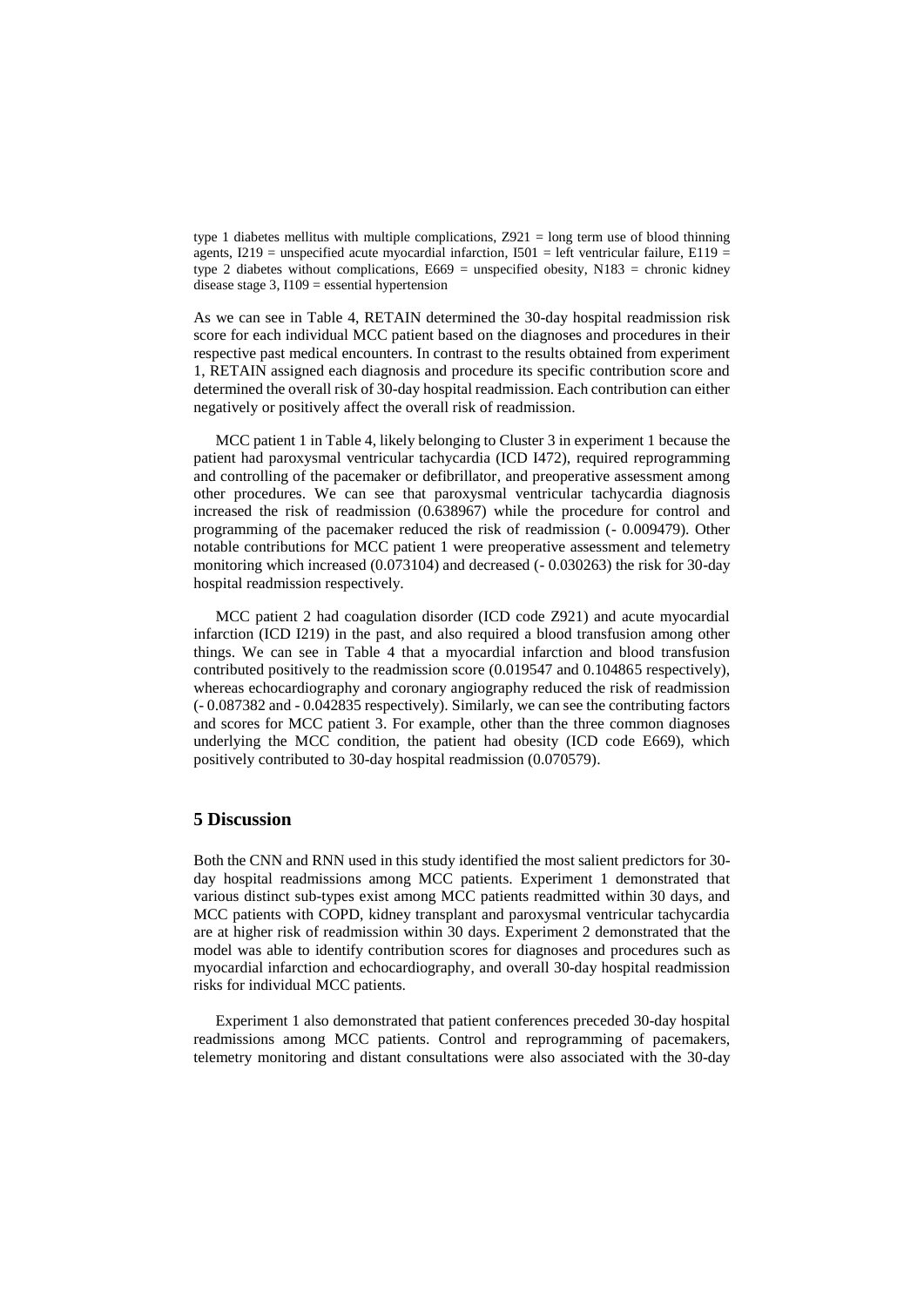hospital readmissions. But, experiment 1 was not able to demonstrate the quantitative contribution, either positive or negative, of the diagnoses and procedures to 30-day hospital readmissions. However, this challenge associated with interpretation of results obtained from deep neural networks is common, and some models have been applied in health care to address this issue [11,21].

In experiment 2, we demonstrated that RETAIN was better able to quantify the individual contributions of diagnoses and procedures to 30-day hospital readmissions, both in terms of either causing (positive contribution) or preventing (negative contribution) readmissions. These contributions were determined for individual patients considering the sequence and timing of the previous MCC patients' visits as shown in Table 4. In coming studies we aim to explore how the RETAIN model is affected by adding more variables to the MCC patients' sequential records, such as demographics, medications, laboratory values, number of visits, and length of stay.

This study suggests that vector representations of patients and sub-typing among complex patients, such as MCC patients, by the type of health care encounters, like hospital readmissions, is as important as sub-typing patients by age and gender. Vector representations of patients are a road map in disease progression [22–24] that can identify key disease patterns among complex chronic patients. Sub-grouping patients, and hence identifying specific medical journeys for complex patients may enhance clinicians' ability to make optimal care decisions. As demonstrated in this study, robust deep learning algorithms such as CNN and RNN have been proposed to learn typical vector representations of complex patients, and stratify them into suitable sub-groups that can help clinicians in their day-to-day decision making process during disease and operational management.

The CNN and RNN used in this study have the potential to positively influence practical decisions around MCC patients and optimize resource utilization. The models can be used to inform physicians about high consumers of care, and develop process maps and clinical pathways for unique clusters. They also have predictive potential and can be used to identify MCC patients' sub-types for which prediction models can be developed. These models can predict both clinical and healthcare operations management outcomes such as mortality, cardiovascular events, length-of-stay, and hospital readmissions. For instance, if physicians are able to classify patients into a particular cluster that follows a specific sequence of treatment events, they would be able to stream patients into a sequential care process, or if not, into a more customized process [25]. Predictive models can also be incorporated into interactive analytics tools for patients with MCCs where physicians could review individual MCC patient's risk scores for selected outcomes. The tool could also provide a visualized overview of a patient's past medical history and encounters.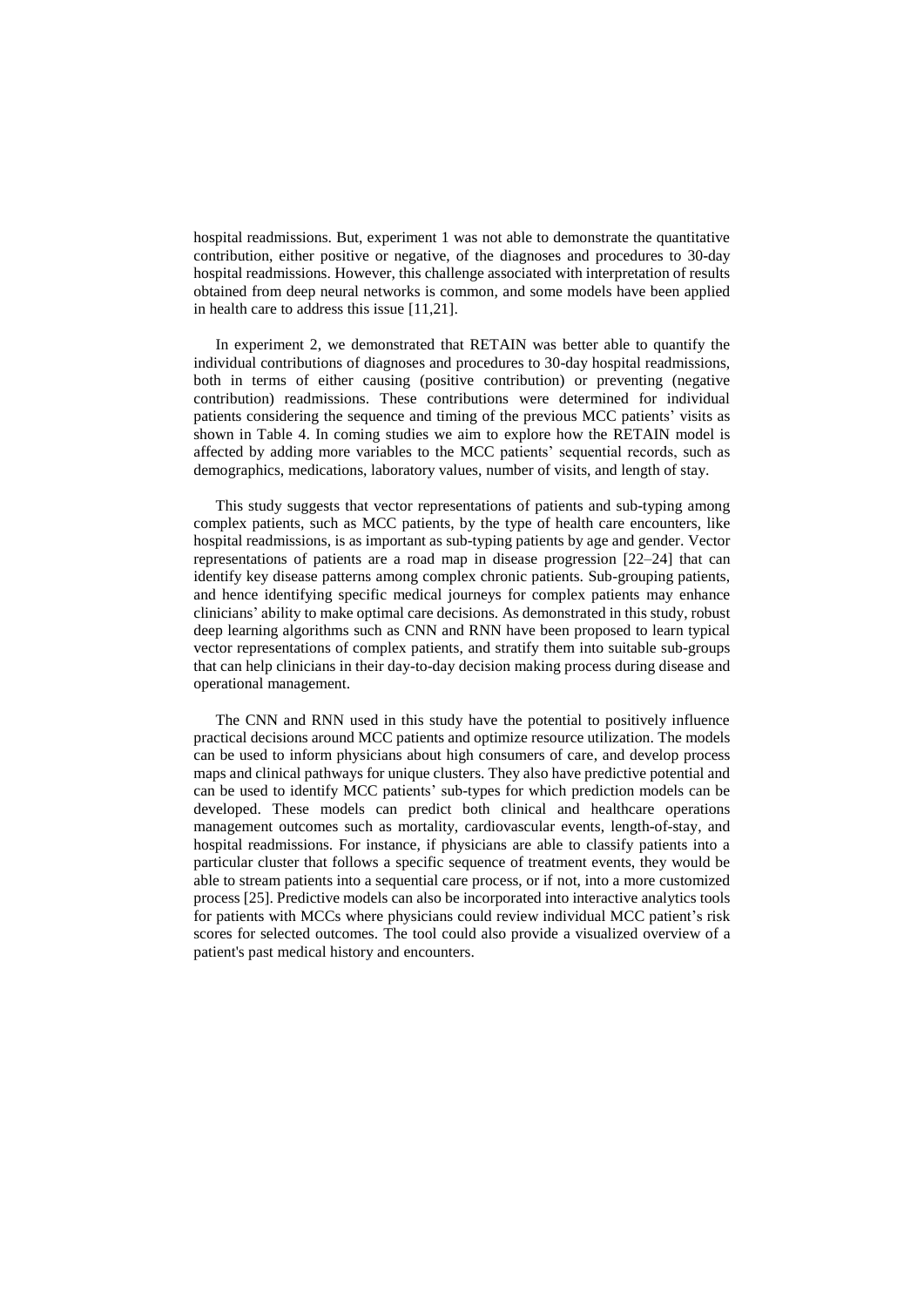### **6 Limitations/Methodological considerations**

This study reports the findings based on ICD codes and procedures only for a relatively small sample size of MCC patients. Therefore, prediction score accuracy might be low. We aim to increase the sample size and refine the models' parameters in order to increase accuracy, and include more variables for the development of a predictive decision support model for MCC patients. Some ICD codes and procedures are also inherently associated with certain already-made clinical decisions. In the future, we will carefully select diagnosis and procedure codesrelevant for specified research questions, for instance using directed acyclic graphs.

# **7 Conclusion**

Temporal data on ICD codes and procedures appears to be valuable for personalized disease management strategies for MCC patients. In this study, three distinct sub-types of MCC patients with increased risk for readmission were identified. We suggest that temporal vector representations of patients and sub-typing with deep neural networks such as CNN and RNN are useful in the development of predictive analytics tools for patients with MCCs.

In the future, we plan to explore the application of deep neural networks in the development of prediction models for MCC patients that can be used to predict both clinical and operations management outcomes, and aim to make the results easily accessible for clinicians and other health care professionals.

# **8 Funding**

This work was financially supported by Vårdalstiftelsen, with additional financial support from FORTE, the Kamprad Family Foundation, and Strategic Research Area Health Care Science. The author PM was funded by Karolinska Institutet/Umeå University during the project period. The funders had no involvement in the study design; in the collection, analysis and interpretation of the data; in the writing of the report; and in the decision to submit the paper for publication.

# **9 Ethical considerations**

The study has been approved by the Regional Ethics Committee (Diary Numbers: 2014/384-31/1 and 2017/999-31/2).